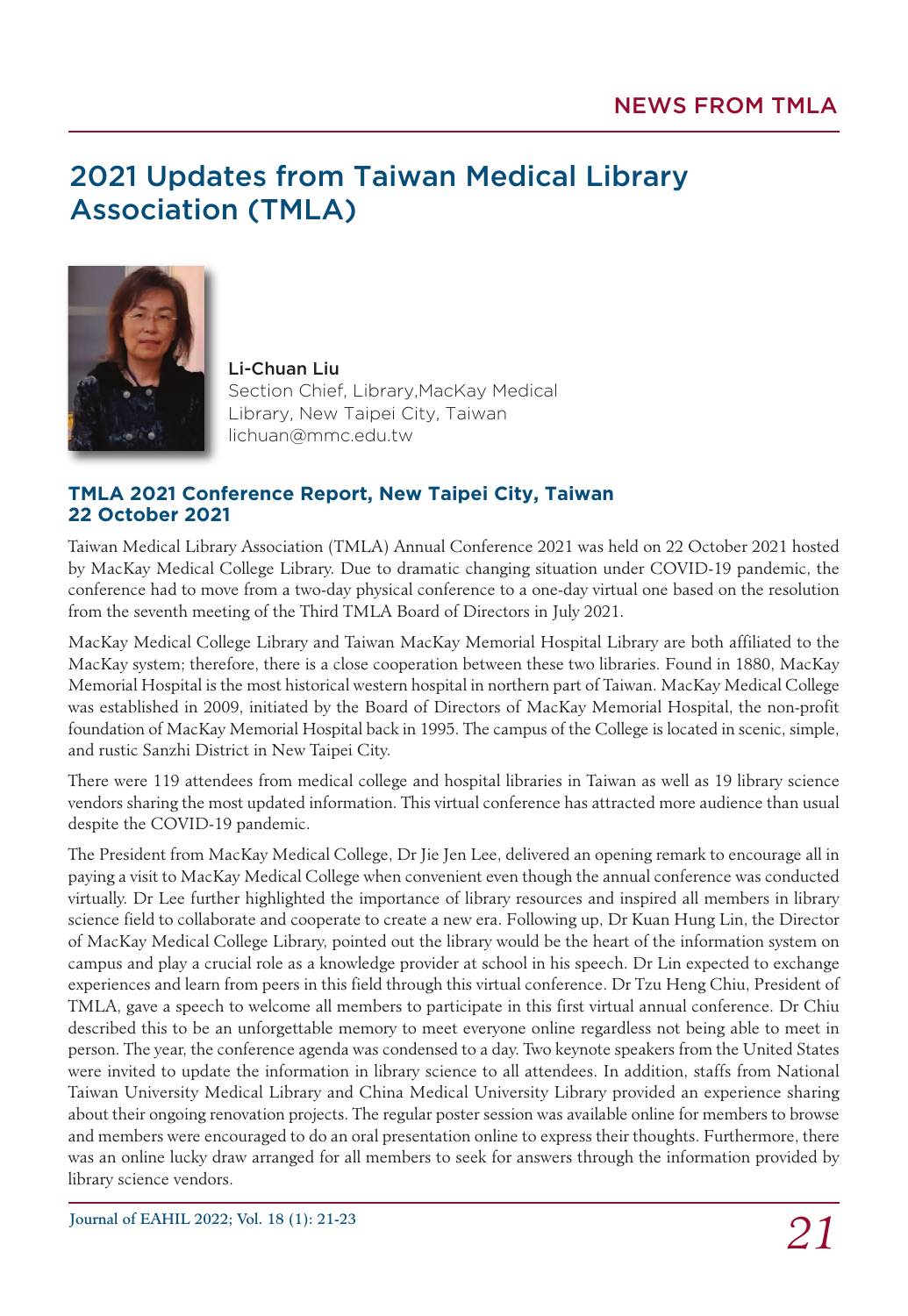Rich content was discovered in both keynote speaker sessions. In the first keynote speech, titled "The Role of the Library in Supporting Research at Missouri University of Science and Technology", the Director of Missouri S&T Curtis Laws Wilson Library, Dr Hsin-liang Chen focused on how academic libraries could contribute to the campus research infrastructures from an ecological perspective. The speaker stressed on key components of the infrastructures with various contributions from the academics. The second keynote speech from the Head of Scholarly Communication at UCSF Library, Ms Anneliese Taylor, was on the subject of Developments in Open Access and the Role of the Medical Librarian, aiming at the leading role of the librarians in open access and scholarly communication.

During the intermission, there was an information update from the sponsors, the library science vendors. All attendees were able to surf the posters showcased online at this time. In the afternoon, there was a General Members Assembly for reports regarding general affairs within TMLA. There was a memorial service led by TMLA President Chiu for the loss of a great member, Professor Yu-tzuon Chuo, who formerly worked at Taipei Veterans General Hospital Medical Library. Professor Chuo had been a senior member and mentor in library science field who had led the developments and had a profound influence in library science.

Shortly afterwards, it came to the poster session of 10 online presentations hosted by the chairperson Ms Yu from the TMLA Education Committee. Each poster was thoroughly introduced to the conference attendees within limited time during each presentation in which attendees would acquire lots of practical and academic knowledge.

On the conference day, three professional judges are invited to select the top three posters, and conference attendees are invited to vote for the most popular poster.

The first-place winner of this event can choose to submit the abstract of poster to the 2022 Medical Library Association (MLA) or European Association for Health Information and Library (EAHIL) conference. If the poster is accepted in one of the conferences and the first author of the poster participates in it, he can receive a grant from the TMLA and International Federation for Information Integration (IFII), which helps cover the roundtrip plane fare and conference registration fee.

The first-place winner is from Taipei Medical University Library and the subject is "Let's make the Taipei Medical University Library better: PDCA improvement plans of space and services".

On the other hand, the most popular poster is from Kun-Yen Medical Library, National Cheng Kung University and the subject is" From paper to online: library service transaction recording methods".

After the poster session, the members from National Taiwan University Medical Library and China Medical University Library shared their library renovation projects to the attendees, which were warmly received by the audience.

In the closing, all attendees were engaged in a short and comprehensive discussion. The results from the poster session, three top winners and the most popular winner, were also declared. The first time ever online lucky draw, TMLA President Chiu clicked the button to draw the winners all at once which made a perfect ending to all.

At the very end of the conference, MacKay Medical College Library worked hard to host the 2022 annual conference. In hoping to welcome all to the north coast of Taiwan, Sanzhi District, where you would see beautiful mountains, ocean as well as the flying eagles, MacKay Medical College Library was recognized enthusiastically by all members to hold the event. As a result, we will see you all at MacKay Medical College in Sanzhi in 2022!

Future TMLA annual meetings – dates for your diary:

MacKay Medical College Library, Sanzhi District, New Taipei City, August Taiwan